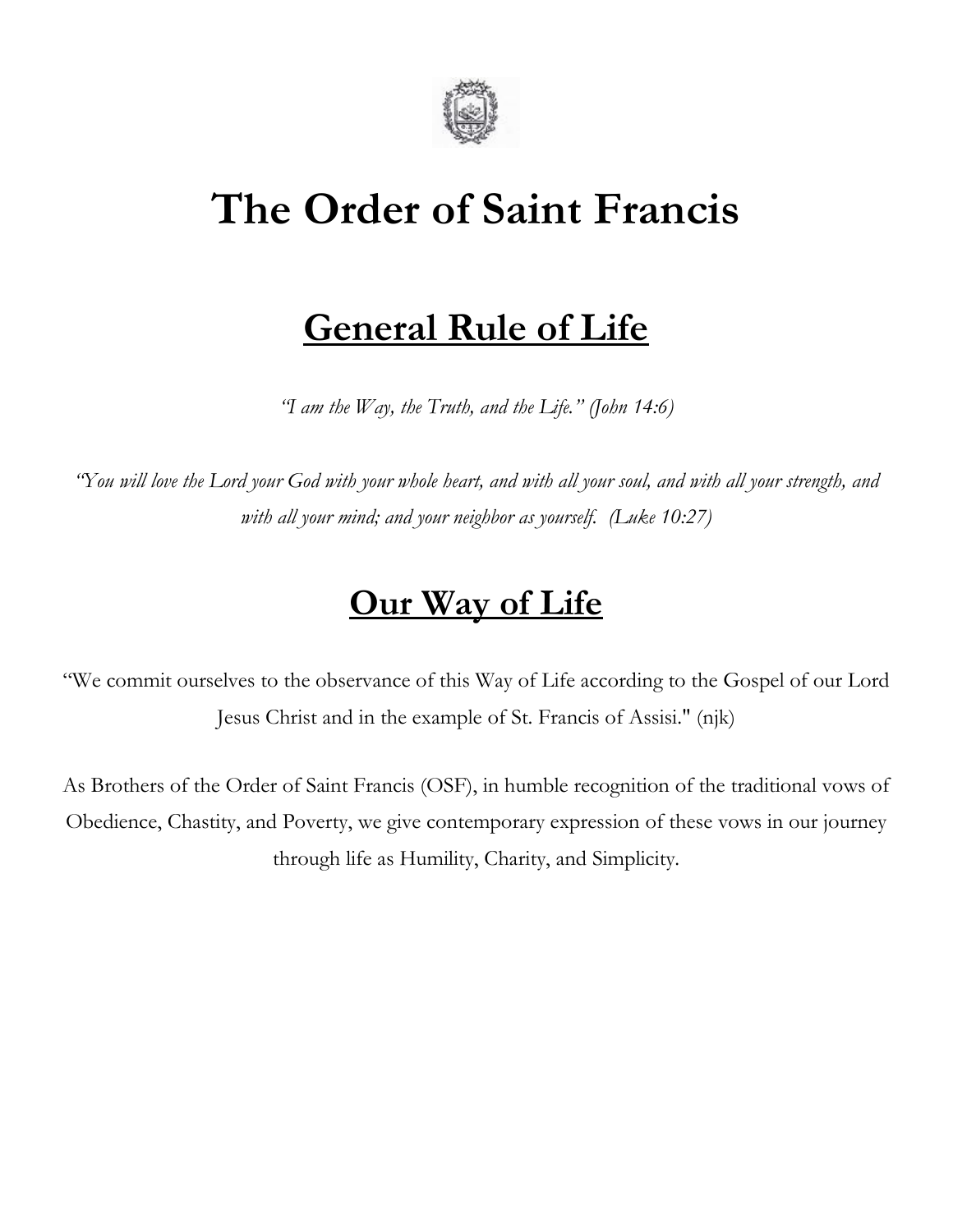### Order of Saint Francis<br>Our Way of Life Table of Contents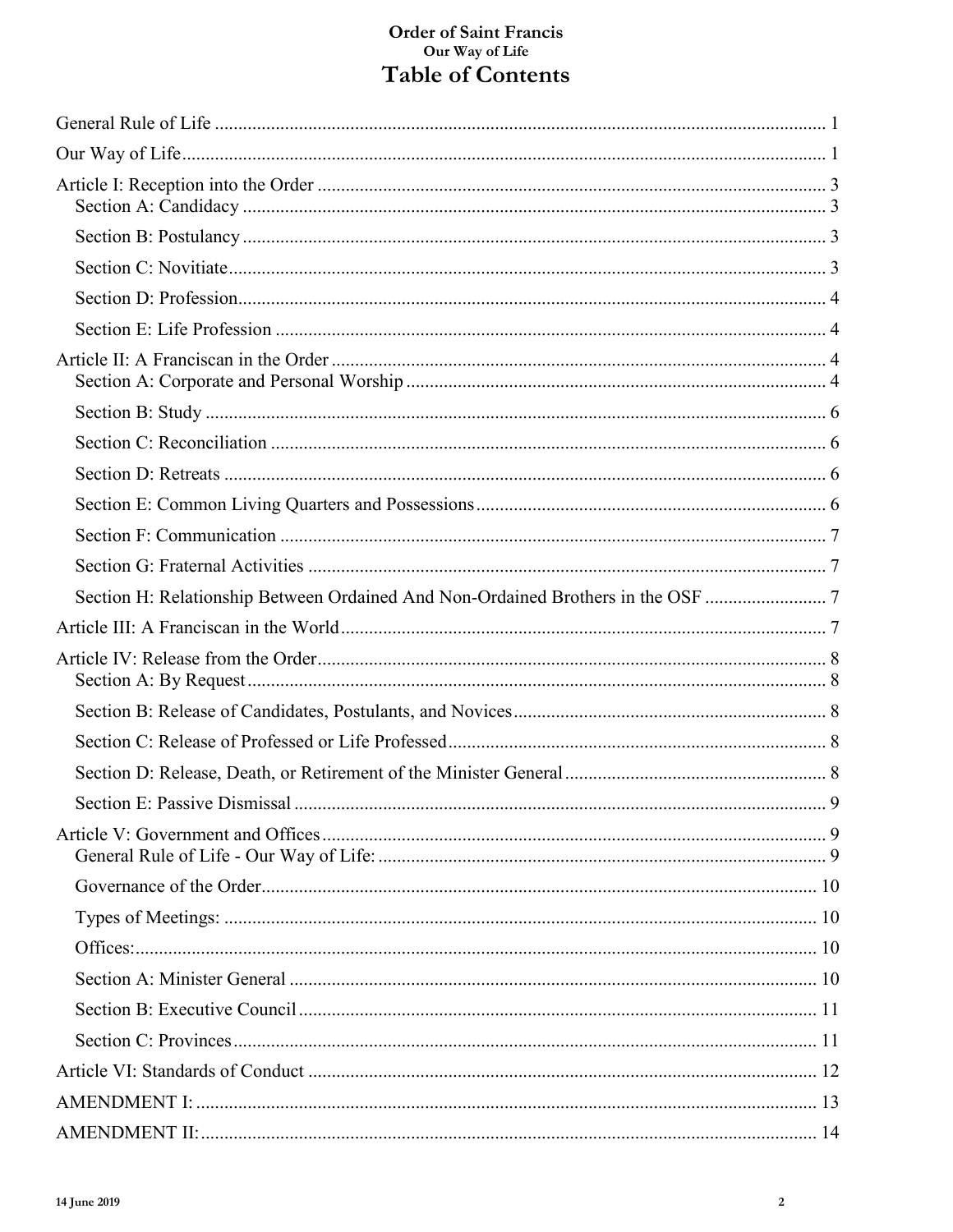#### **Article I: Reception into the Order**

*"Blessed are the meek for they shall inherit the earth" (Matthew 5:4)*

As an Order that embraces many rich and diverse Anglican traditions, our brothers are both visual and spiritual reminders of the many countries that are members of the Anglican Communion. Reception into the Order requires that each brother shall be baptized and a confirmed member, in good standing, of a church within the Anglican Communion, in communion with the See of Canterbury, being active in the Sacraments and life of the Church, and at least 18 years of age. Once received a brother begins his formation in the Order, which is a lifelong process as it reflects and gives expression to our love of God. Formation requires continuous effort and active participation. Formation has a focus of living according to the Gospel, which transforms our lives; whereas study, which brothers are encouraged to do, has a focus of gaining knowledge to inform our lives.

#### **Section A: Candidacy**

Upon acceptance of the Application for Candidacy, unless the Minister General of the Order grants dispensation, the Candidate spends a minimum of three (3) months in formation. Candidacy is a period of discernment for both the candidate and the Order; one of exploration and discovery to determine if the candidate has a true calling for a vocation with the Order, as well as a calling for religious life in general. During this time, the candidate completes early assignments led by a Candidate Counselor. He continues his ongoing discernment process, and develops his "Statement of Faith".

Candidates are not under vows and not members of the Order yet they agree to abide by *Article VI: Standards of Conduct of this Way of Life* while in this stage of discernment.

If the Candidate feels called to become a Postulant, he notifies his Candidate Counselor who then provides a recommendation to the Director of Formation. The Candidate must be physically present or in extremely rare cases be present by electronic means with the Minister General's approval at Convocation for a candidate interview where he presents this "Statement of Faith" to the Executive Council and his counselor to move to Postulancy.

#### **Section B: Postulancy**

If the Minister General accepts a brother as a Postulant then he shall be invested in the Postulant Cross of the Order. The Postulant spends a minimum of one (1) year in formation, prayer, study, reflection, and further discernment unless the Minister General of the Order grants dispensation. Postulants participate fully in all formation activities under the guidance of a Formation Counselor. Regular attendance at Eucharist and daily prayer in completion of a minimum of two offices in spiritual communion with the other brothers is a requisite for spiritual development.

Postulants have entered into a formal discernment process of the Order and are associated with the Order, yet are not under promises or vows and therefore not formal members of the Order. Postulants agree to work to live by this Way of Life, the Order's Rule of Life, and abide by *Article VI: Standards of Conduct* of this Way of Life while in this stage of discernment.

If the Postulant feels called to the Novitiate, he notifies his Formation Counselor who then provides his recommendation to the Director of Formation prior to Convocation. The Postulant must be physically present at Convocation or in extremely rare cases be present by electronic means with the Minister General's approval in order to move to the Novitiate.

#### **Section C: Novitiate**

If the Minister General accepts a brother as a Novice then he shall be invested in the brown Franciscan tunic, cincture with no knots, and the Novitiate Cross of the Order. The brother spends two (2) years in the Novitiate unless the Minister General of the Order grants dispensation. During the Novitiate, the brother studies of Franciscan theology and life, prayer and reflection of his immersion within religious life. Continued conversation between the novice, his Formation Counselor, and fellow brothers shall seek to reflect the spiritual growth and increasing knowledge of the Franciscan life. Regular attendance at Eucharist and continued daily prayer in completion of three daily offices in communion with the other brothers adds to the richness and fullness of the religious life.

Novices are not under vows; however, do make promises to live in poverty, chastity, and obedience; as well as this Way of Life, the Order's Rule of Life. Novices are formal members of the Order who have voice and vote within the Order and may hold a position or office within the Order as defined in *Article V: Government and Offices* of this Way of Life.

If a Novice feels called to take his profession of vows, he notifies his Formation Counselor who then provides his recommendation to the Director of Formation. The Director of Formation discusses with the Executive Council and the Minister General his recommendation.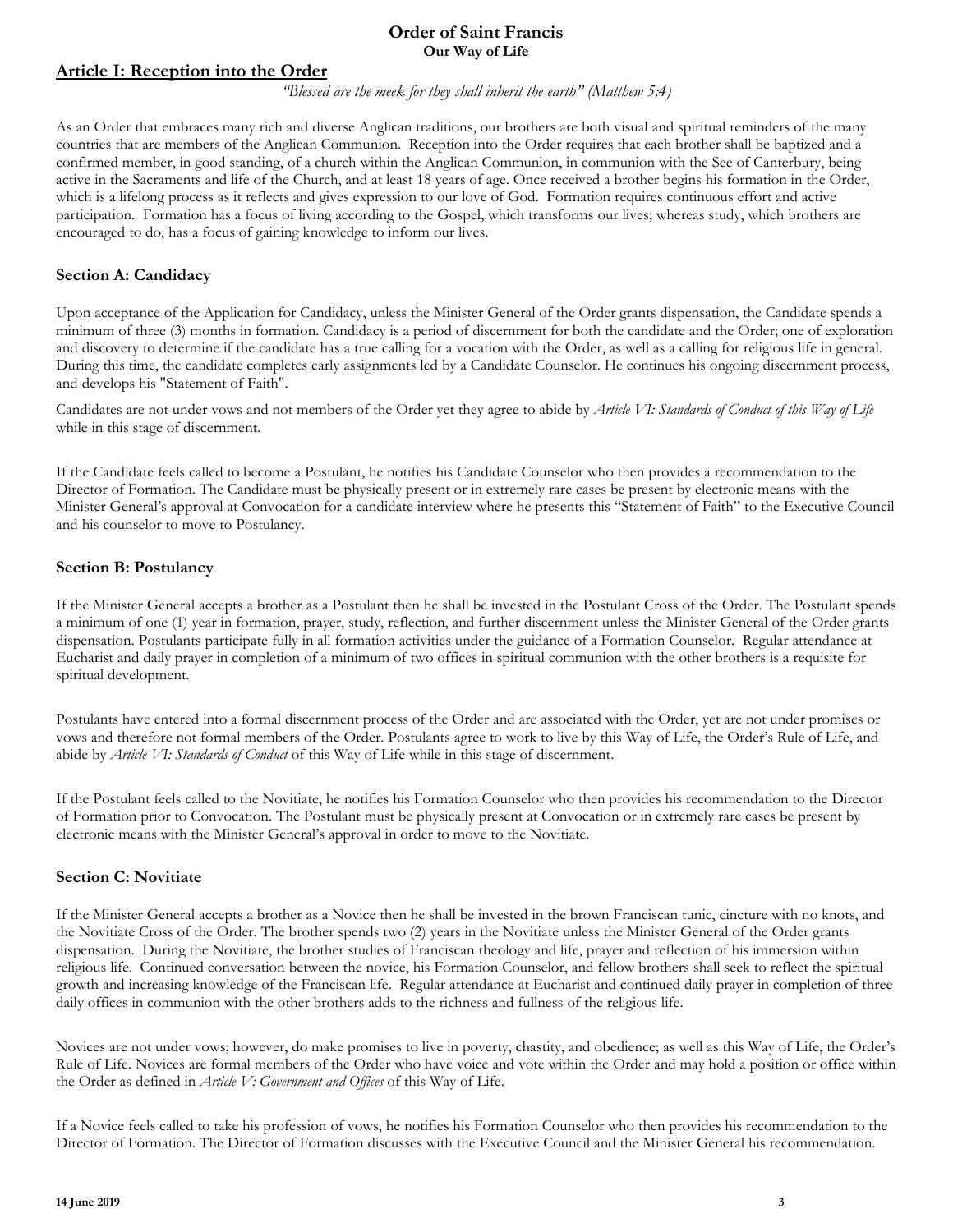#### **Section D: Profession**

If the Minister General grants the request for a brother to profess their vows, the brother must be physically present at Convocation or in extremely rare cases be present by electronic means with the Minister General's approval in order to make his profession of vows. While wearing the brown Franciscan tunic he wore as a Novice and stating his profession of vows, the Professed Brother shall be further invested in the brown short capuche with hood, cincture with three knots, and the Professed Cross of the Order. The Professed Brother continues with his studies and spiritual growth and shall takes a greater role within the Order as a mentor to those brothers in need of spiritual guidance. Adherence to the vows of the Order and living under the "Franciscan ideal" of life during this time is expected. A Professed Brother engages himself in living the Way of Life in every aspect of his life: the four daily offices, participating actively in his parish with regular attendance at Eucharistic celebrations, and engaging in meaningful ministry to others by giving witness to the love of Jesus Christ to everyone he encounters. While continuing with his formational studies and spiritual growth, he shall be taking on a greater role within the Order as a mentor to those brothers in need of spiritual guidance. Professed Brothers renew vows yearly by attendance at Convocation or approved dispensation from the Minister General; until the brother is prepared to make his solemn, lifelong profession.

Professed Brothers are under professed vows of poverty, chastity, and obedience renewed annually; as well as, live according to this Way of Life, the Order's Rule of Life. They are full members of the Order and as such; have voice and vote on Order business and may hold a position or office within the Order as defined in *Article V: Government and Offices* of this Way of Life.

After a time of prayerful consideration and living as a professed member of the Order for no less than one year, a professed Brother may appeal to the Minister General to enter an additional period of formation leading to a profession a vow of "Life Profession". At the next convocation, the candidate interviews with the Minister General and designated members of the Executive Council for consideration. Upon approval of the Minister General, the brother enters in a formation cohort and begins a formative journey with other brothers under the guidance of a "Life Professed" brother who shall serve as counselor to the cohort. The cohort shall last for a minimum of one (1) year with periodic review of each candidate's progress.

#### **Section E: Life Profession**

After completion of the Life Professed Cohort and approval of the Minister General, the brother must be physically present at Convocation or in extremely rare cases be present by electronic means with the Minister General's approval to make his profession of solemn, lifelong vows and becomes the status of "Life Professed" within the Order. While recognizing that his life within the Order is not at an end, but rather just beginning, he will guide and influence the life of the Order with nurturing love and mentoring wisdom for all his fellow brothers. Life Profession is not an achievement, but rather a higher calling, a spiritual communion between brother and the Creator which signifies a life commitment to service and devotion and as such, truly embodying the vows of the Order and living them fully and faithfully. Life Professed Brothers have no distinctions of the habit or the Professed Cross from the Professed Brothers with the exception of the Minister General who has the option to wear a brown zucchetto.

Life Professed Brothers are under solemn, lifelong vows of poverty, chastity, and obedience; as well as, live according to this Way of Life, the Order's Rule of Life. They are full members of the Order and as such, have voice and vote on Order business, and may hold any position/office within the Order as defined in *Article V: Government and Offices* of this Way of Life.

#### **Article II: A Franciscan in the Order**

*Blessed are the clean of heart, for they shall see God. (Matthew 5:8)*

"Remembering that each individual is our encounter with the image of Christ, brothers shall, at all times, conduct themselves in humility and with gentleness. Brothers are to use discretion when participating in conversations and dialogue with others. Brothers are not to be quarrelsome or judgmental, but shall be peaceable and thoughtful as is becoming to all. Likewise, brothers shall be gracious and give thanks for whatever the Holy Spirit makes available to them." (njk)

Though we are a dispersed community, the brothers actively engage with fellow brothers through our calling as Franciscans. God gave Francis brothers and though he did not always know what to do with them, he knew that they were gifts from God. It is within the Order that we develop and deepen our lives of prayer, our commitment to Gospel living, our approach to God's people. It is from our fraternity that discovers, challenges, and encourages our ministry. Our fraternity deepens, strengthens, and brings to fullness through our ministry as Franciscans.

#### **Section A: Corporate and Personal Worship**

*"God is spirit, and those who worship Him must worship in spirit and truth." (John 4:24)*

#### **1) Holy Eucharist**

Brothers of the Order will attend Eucharistic celebrations and communion regularly. In the Eucharist, Jesus Christ is truly present among His brothers. A special blessing for each of us is sharing this sacrament together as an Order.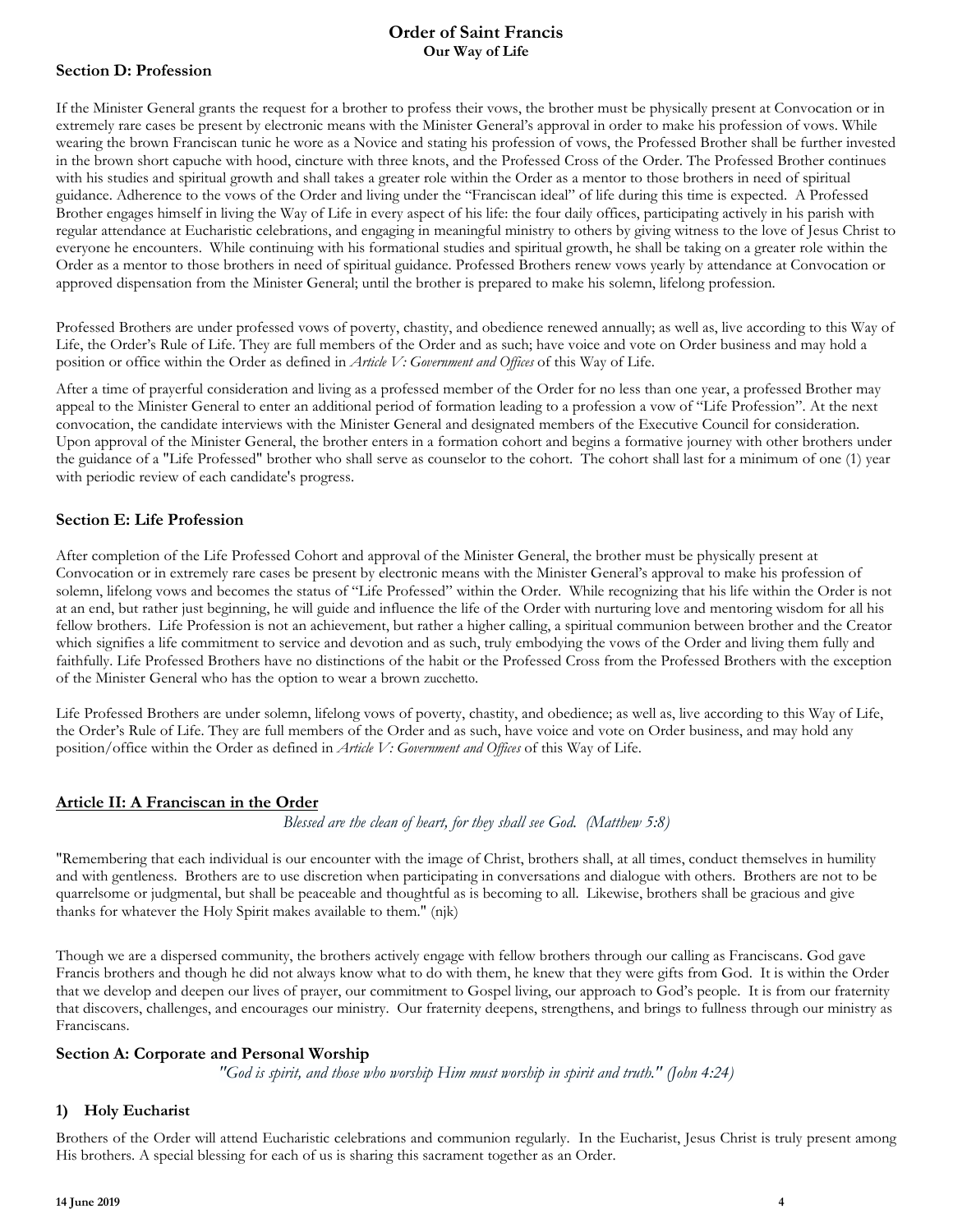#### **2) Daily Prayer**

Candidates and Postulants will develop the daily practice of Morning and Evening Prayer. Novices will develop the daily practice of Morning, Noon, and Evening Prayer. Professed and Life Professed Brothers are to observe the praying of all four Daily Offices (i.e.: Morning Prayer, Noonday, Evening Prayer, and Compline), as each is able, using the Book of Common Prayer or other regionally recognized equivalent prayer book. Utilizing various electronic forms of prayer tools assist brothers in facilitating daily prayer activities. As Franciscans, brothers must spend time in contemplation, meditation, or personal prayer daily.

#### **3) The Crosses of the Order**

The Crosses of the Order are provided for and the property of the Order of Saint Francis (OSF). Upon leaving the OSF for any reason, a brother returns his cross or pendant that is in his possession that is the property of the OSF to the Secretary General. Each cross or pendent is engraved to identify it as property of OSF. Likewise, when brothers progress from one level to another, they return their current cross to the Order and the Order issues them a new cross for their new level (if required).

The crosses of the Order are as follows:

- Candidates None
- Postulants The Postulant Cross of the Order: an antique bronze Tau and Cord pendant
- Novices The Novice Cross of the Order: a 1.5 inch antique bronze Tau Crucifix
- Professed and Life Professed The Professed Cross of the Order: a 2.75 inch pewter plated Tau Crucifix

#### **4) The Habits**

The Formal Habit is a garment that reflects who and what we are as friars in the world and under a Vow and Way of Life of obligation and devotion to God and therefore property of the Order of Saint Francis (OSF). The Formal Habit consists of only the following items: a brown Franciscan tunic (for Novices, Professed, and Life Professed brothers), short capuche with hood (for Professed and Life Professed brothers), and cincture (with no knots for Novices and with three knots for Professed and Life Professed Brothers). Other than the appropriate cross described in *Article 2, Section A, 3) The Cross* above and a rosary if desired, no other additional items or accessories should be worn with the Formal Habit without prior approval from the Minister General. A brother wears the Formal Habit with due reverence and diligence in that reflects the Order itself to others we encounter. The Formal Habit should be worn at all official services of the Church, (i.e.: Holy Eucharist, funeral Mass, etc.) and possibly in the performance of the brother's ministry (i.e.: performing ministry in homeless shelters, food banks, etc.). Wearing the habit outside of official services, especially for daily use, requires dispensation from the Minister General.

Since the Formal Habit reflects who and what we are as OSF, upon leaving the OSF for any reason, a brother returns his Formal Habit in his possession that is the property of the OSF to the Secretary General. From 2019 Convocation forward, the Order of Saint Francis will buy for those persons being invested in the habit the Formal Habit and therefore when leaving the Order they must return their Formal Habit to the OSF. For those brothers previously invested in the habit prior to 2019 Convocation, the brother must sell the Order of Saint Francis their Formal Habit at a prorated amount of a new habit cost based upon its condition to be determined at that time.

The Working Habit is a functional brown shirt with an optional cross at the discretion of the brother. The Working Habit maybe worn in places where the Formal Habit in the following situations:

- (I) Impractical Examples: heavy labor, gardening/yard work, digging ditches, etc…
- (II) Potentially dangerous situations Examples: social justice venues, marches, prison ministries, etc…
- (III) Where the habit will impede your ministry Place where the habit intimidates people and closes them off to you as you try to minister to them.

#### **5) Convocation / Chapter**

The gathering of brothers for common worship, fellowship, and the conduct of business affairs specific to the operations and wellbeing of the Order shall be accomplished thru Convocation and meeting of the Chapter on an annual basis. At the Convocation, a ceremony of Induction for Postulants, Novices, Professed and Life Professed Brothers shall be held with all present, either physically or by electronic means, with only those individual brothers present advancing in profession unless dispensation is granted by the Minister General, and only under extraordinary or extreme circumstances. At the convening of the Chapter meeting all business matters of concern to the common good of the Order shall be discussed with official minutes taken and votes, if any, recorded. The Minister General determines the agenda for the Chapter meeting.

#### **a) Dispensation Process for Convocations:**

Each year, all Novices, Professed, and Life Professed are EXPECTED TO ATTEND either the OSF Convocation OR other OSF Provincial meeting as authorized by the Minister General. If a brother requests dispensation from attendance, he shall make his request in writing to the Secretary General including any reason(s) for the dispensation. The Secretary General will forward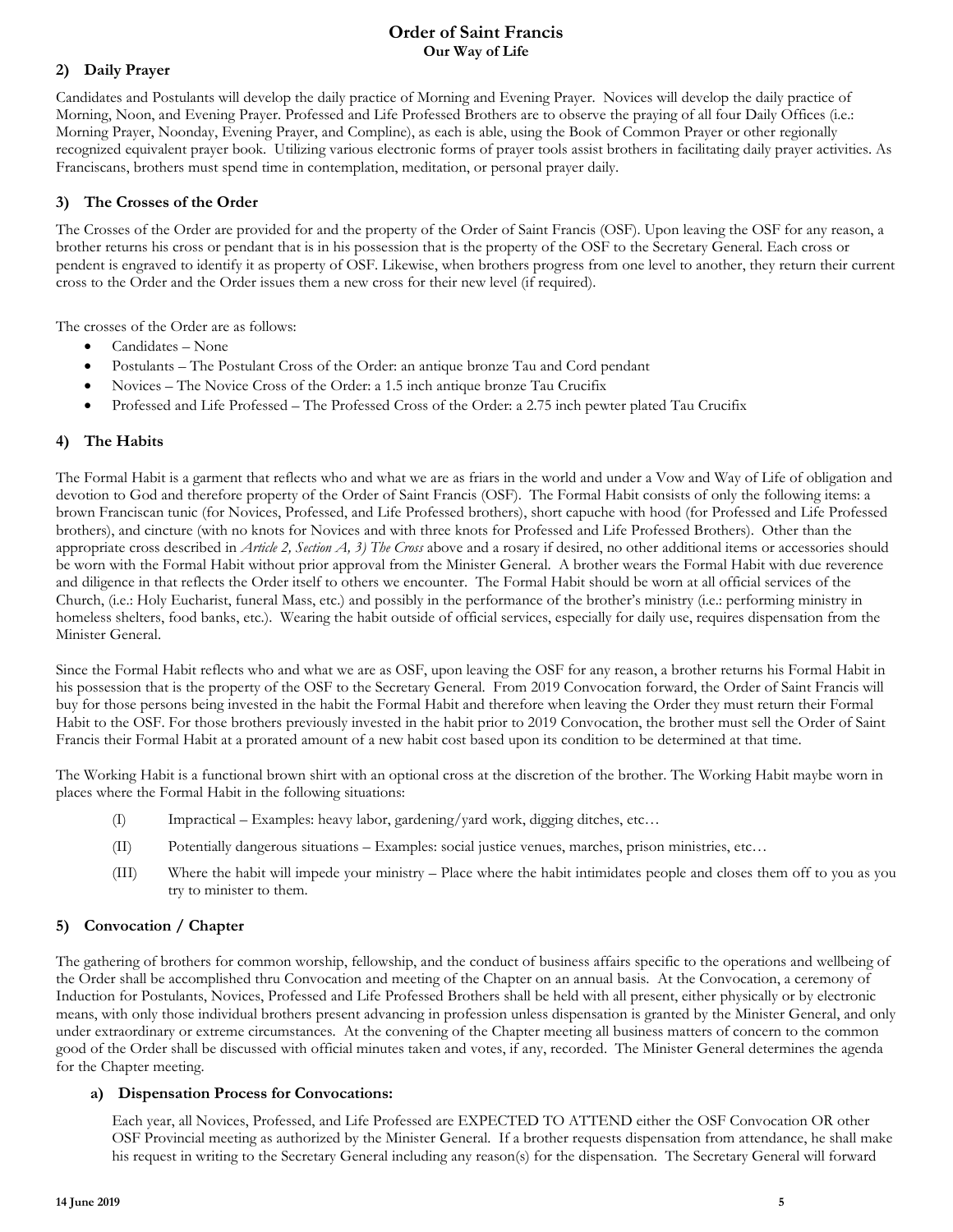the request to the Executive Council and the Minister General. The Executive Council and the Minister General will discuss, final decision rests with the Minister General. In all cases, the Formation Director shall notify both the Formation Councilor and the brother of the decision. If the request is denied, then the brother must attend the Convocation under the vow of Obedience. If the brother does not attend, then he may be released by not following the vow of Obedience at the Minister General's discretion.

#### **b) Progressions:**

All brothers seeking to progress from Postulant to Novice, Novice to Professed, Professed requesting Life Profess Cohort, or Professed to Life Professed must be physically present for the vows to be taken at an OSF Convocation or other official ceremony such as an OSF Province meeting authorized by the Minister General. In extreme circumstances, the brother may progress via virtual means at Convocation at the discretion of the Minister General.

While attendance of Candidates at Convocation is recommended, Candidates may progress to Postulant without attending Convocation or other official ceremony such as an OSF Province meeting at the discretion of the Minister General.

Postulants shall not advance to the Novitiate until they attend Convocation or other official ceremony such as an OSF Province meeting authorized by the Minister General to be formally invested in the Habit and Novice Cross.

No brother shall progress to Professed or Life Professed without having attended a minimum of one Convocation in person.

#### **Section B: Study**

*"Blessed are they who hunger and thirst for righteousness: for they shall have their fill." (Matthew 5:6)*

"Our brother and Savior Jesus said, "Love the Lord your God with all your heart, all your soul, and with all your mind." (Mark 12:30) Brothers are therefore urged to study often and to participate in dialogue in order to make educated decisions regarding their continuing spiritual journey and life in Christ Jesus. Whatever is studied, careful attention will be given to Holy Scripture, the writings of our Brother Francis and other Franciscans, along with the Book of Common Prayer. Other subjects such as church history, ethics, theology, music, and comparative religious studies will also be given attention to, so as to enrich and aid in the education of the greater Order." (njk)

Study has a focus of gaining knowledge to inform our lives, whereas formation has a focus of living according to the Gospel which transforms our lives.

#### **Section C: Reconciliation**

*"Blessed are the merciful: for they shall obtain mercy." (Matthew 5:7)*

"A great emphasis and a humble awareness of the social nature of sin, as well as the nature of forgiveness shall be stressed in the Franciscan manner. All brothers will observe a daily examination of conscience and seek the benefits of reconciliation and absolution as their conscience requires."(njk)

It is the love of God that calls us to turn away from indifference and selfishness and turn toward hearts filled with generosity, kindness, gentleness, and love. The certain knowledge that we stand in need of God's mercy and love to change our lives also gives us the certain knowledge that others will also need this mercy and love. We do not judge one another. Reconciliation is continuous attitude that places our focus on God's love rather than on our failings. All brothers will understand that our collective ministry is one of reconciliation. We are called to announce the joy and love of God to all people as our brother Francis taught us. It is in this announcement of the Good News that people may be drawn more deeply into the love of God.

#### **Section D: Retreats**

*"Blessed are the poor in spirit: theirs is the kingdom of heaven." (Matthew 5:3)*

"Our brother Francis often sought after solitude and silence for periods of personal prayer and contemplation. Brothers will be asked to take a retreat period of silence, contemplation, and prayer at least once per year or, as directed by the Minister General of the Order, both for their own spiritual benefit as well as that of the Order." (njk)

#### **Section E: Common Living Quarters and Possessions**

"Blessed are they who suffer persecution for justice' sake, for theirs is the kingdom of heaven." (Matthew 5:9)

#### **1) Common Living Quarters**

a) Single brothers living together communally in a friary or common house shall follow a vow of "chastity" in that relationships of a sexual nature between fellow brothers is detrimental to the good order of the house and shall be forbidden.

b) All brothers residing in a friary or common house will join in daily prayer, worship, meals, work, ministry, and the general operations of the household whenever possible.

c) Those brothers whom are living apostolically or alone shall join each other for activities and retreats whenever possible in order to share in the joys of brotherhood within the Order.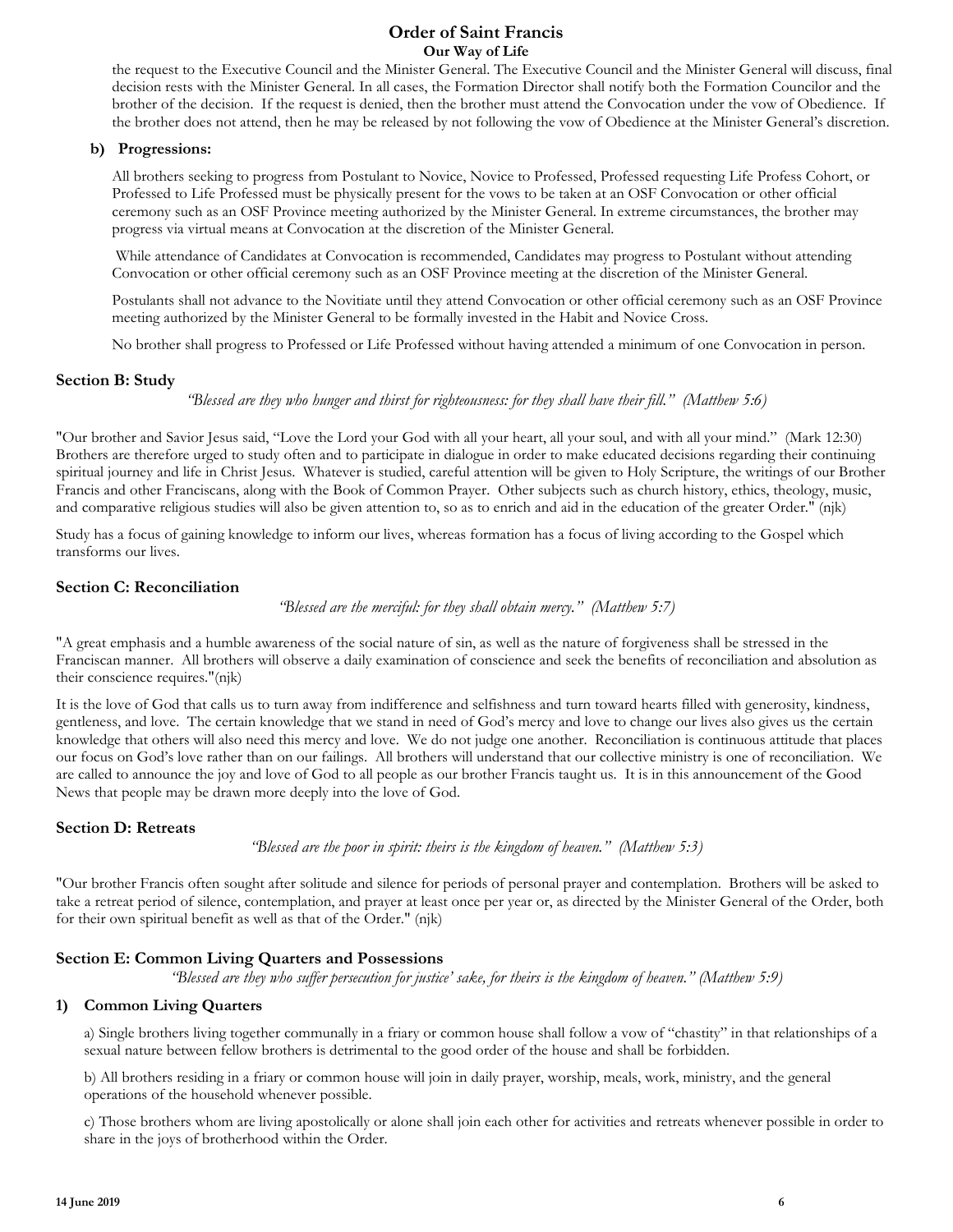#### **2) Possessions**

a) The Order, itself, shall not hold nor possess any real property or asset other than liturgical items used in official liturgical services. The Board of Advisors, its members selected to serve from various entities within the Anglican Communion and/or the community at large, may hold any real property and or assets in trust for the use of the Order.

b) Whatever items may be given to the Order shall be used according to need, for the common good of everyone in the Order, and for all to share in what is received.

#### **Section F: Communication**

"Let your speech always be gracious, seasoned with salt, so that you may know how you ought to answer each person." (Colossians 4:6)

As brothers who live in a dispersed community, it is vital that regular means of communication exist. Modern technology affords us many modes of communication. Each brother is to provide the Minister General and his delegate(s) current and accurate contact information and provide updates as necessary. This information should include a physical mailing address, a land, mobile or cellular telephone number, and an electronic means of communication. Each brother is to frequently and regularly check for communications from his brothers.

#### **Section G: Fraternal Activities**

*"Be devoted to one another in brotherly love; give preference to one another in honor." (Romans 12:10)*

The primary fraternal activity of the Order is the annual Convocation. As has been stated, attendance at the Convocation is expected. Other activities include days of prayer, potluck suppers, common retreats, common ministries, electronic communication groups, regional gatherings, common times of prayer, and other activities that encourage interaction between the brothers. Brothers are encouraged to develop other fraternal activities as suits their needs.

#### **Section H: Relationship Between Ordained And Non-Ordained Brothers in the OSF**

The Order of Saint Francis respects, validates and celebrates all of the diverse ministries and vocations of all brothers regardless of status: Priest, Deacon, or Lay. Becoming and remaining a brother within the OSF is the foundation of our Christian lives. Becoming a religious brother is not an extra vocation or expression of ministry /mission; however, it is a calling from which we start or re-start our lives as Christians living our lives as Franciscans per our rule: Our Way of Life.

Within the OSF, there is no hierarchy between the different ministries or vocations of the brothers any more than we differentiate between class, education, ethnicity or sexuality etc…. We are all brothers trying to live the Gospel life, and serving God within the ethos of St Francis. The formation in relation to training, study and support of a brother who is a priest or deacon and a lay brother within the OSF is the same because the callings although related are not the same. The OSF would not assume to instruct those brothers who are priests or deacons on the canons of the church; however, the Minister General and the OSF are responsible for furthering and maintaining good relations both within the Order AND within the Anglican Communion.

Therefore, while the Order regards the vocations of those brothers who are ordained priests or deacons as a wonderful blessing and we value and honor that vocation; they shall not perform in their ordained ministry capacity to other brothers within the Order.

#### **Article III: A Franciscan in the World**

"Let your light so shine before men, that they may see your good works, and glorify your Father which is in heaven." (Matthew 5:16)

"Remembering that each individual is our encounter with the image of Christ, brothers shall, at all times, conduct themselves in humility and with gentleness. Brothers are to use discretion when participating in conversations and dialogue with others. Brothers are not to be quarrelsome or judgmental, but shall be peaceable and thoughtful as is becoming to all. Likewise, brothers shall be gracious and give thanks for whatever the Holy Spirit makes available to them." (njk)

"As it has been said best in the Epistle of St. James (2:17): "So faith by itself, if it has no works, is dead." Each brother shall perform some ministry of active service to the benefit of the church or community (i.e.: lay reader, Eucharistic Minister, ministries to the elderly, the sick, the poor, children, disenfranchised, and/or those in prison, etc.). Such works bring great peace and a fulfillment of the true Franciscan spirit. All works and ministries for which brothers are responsible shall be productive and carried out joyfully as guided by the Minister General and the Director of Ministry. Brothers are strongly encouraged to tithe or donate any monies, gratuities, or honorariums given in relation to any labors performed in the name of service to others, except for the meeting the needs and/or costs of their individual ministries." (njk)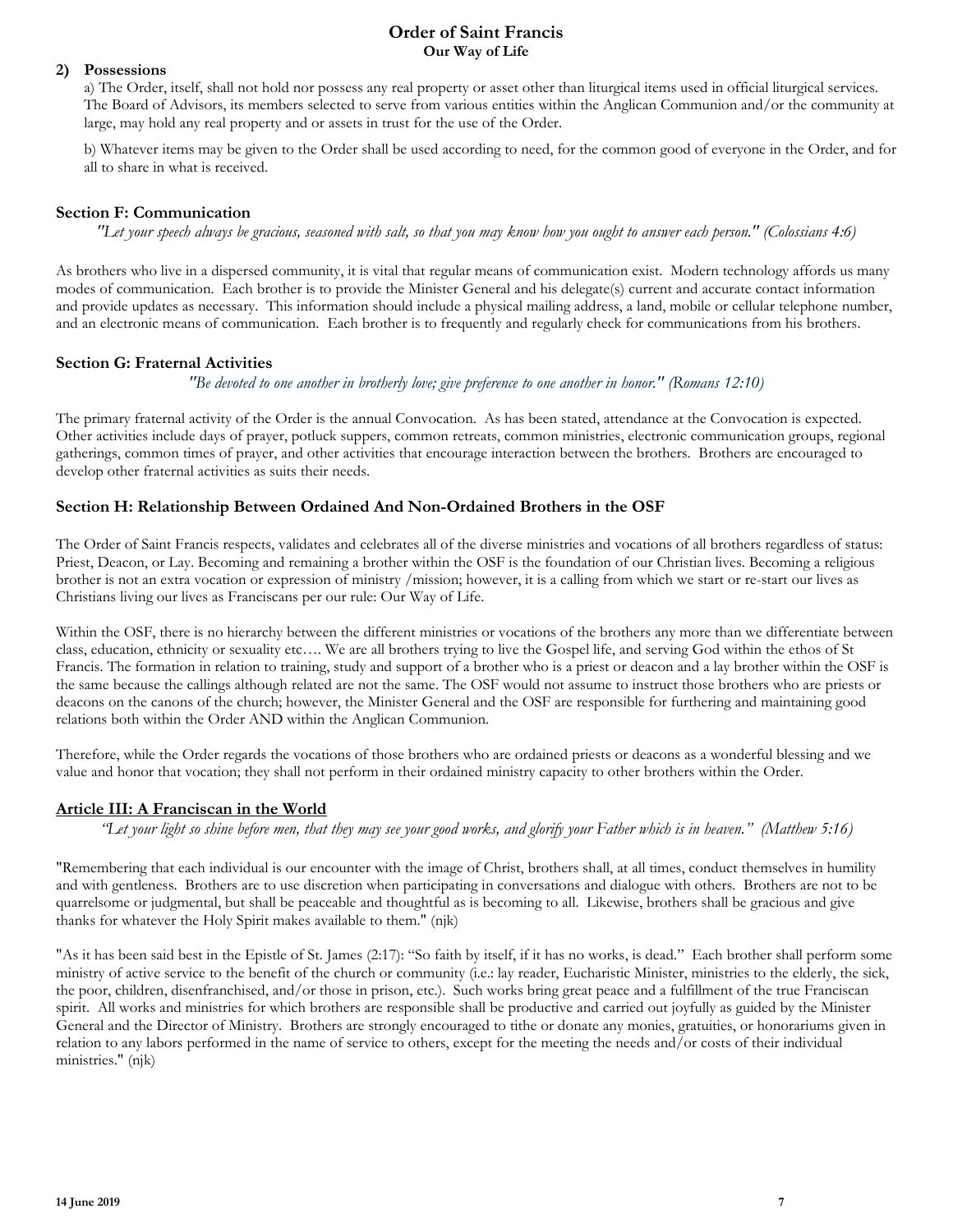#### **Article IV: Release from the Order**

*"Turn away from evil and do what is good; seek peace and pursue it." (Psalm 34:13)*

It is a reality that some of our brothers will discern a different path away from the Order. Though our community is diverse in personalities, ministries, and vocations, we acknowledge a common expression of living the Gospel as found in our Way of Life and Vows. There are brothers, who through active discernment leave the Order by request or pursue actions that are not consistent with our Way of Life, ask to be dismissed. Those brothers who became disengaged from fraternal activities will be dismissed passively from the Order. We must continue to pray for our brothers that their paths away from the Order continue to lead them closer to God. We also must hold ourselves to the Life of the Gospel and remain compassionate to all.

#### **Section A: By Request**

A Professed or Life Professed brother may request to be released from his vows and if granted, the Minister General will release the brother from the Order. The Minister General shall notify the brother of his release from the Order, remaining brothers in the Order, and others as necessary. A brother that has been released voluntarily, may petition to the Minister General to be reinstated in the Order. The Executive Council interviews the brother at the next Convocation for consideration. The brother will attend only the interview portion of the Convocation at his own expense. If the Executive Council decides to move forward, prior to his reinstatement, he then reports to the Secretary General for a minimum of one year of discernment. At its completion, the Secretary General will provide his recommendation to the Executive Council. The Executive Council, with the Minister General's consent, will finalize the decision on reinstatement. The brother will be notified of the decision and what formation status to be reinstated in. If the Executive Council decides not to move forward prior to reinstatement or decides not to reinstate the brother, the process ends there.

#### **Section B: Release of Candidates, Postulants, and Novices**

Candidates are not members of the Order. Postulants are associated with the Order since they are in a formal discernment process in the Order but they are not members. A Novice is a member of the Order and under promises but not under vows. Brothers in one of these three classes (Candidacy, Postulancy, or Novitiate) are in discernment and may ask to leave the Order after returning any property of the Order may leave at will.

Likewise, a brother within Candidacy, Postulancy and/or the Novitiate may be released from the Order "at will" as determined by a recommendation from the brother's formation counselor, Director of Formation, or the Executive Council as approved by the Minister General. Minister General notifies the brother of his decision in writing and information regarding the release and forwards notification to the brothers of the Order, and others as necessary. The Minister General also retains the authority to remove a brother at any time that he deems necessary to preserve and protect the good of the Order.

#### **Section C: Release of Professed or Life Professed**

A brother who is of the Professed or Life Professed may be released from the Order for just cause, by "clear and convincing" evidence in violation of *Article VI: Section A, Standards of Conduct*, by a vote of the Body of the Professed and with approval of the Minister General. The Body of the Professed consists of all Professed and Life Professed brothers. The brother, upon release, shall be notified of the decision in writing and information regarding such release will be forwarded to the brothers of the Order, and others as necessary. The decision rendered by the voting body shall be final as approved by the Minister General without appeal. The Minister General also retains the authority to remove a brother at any time that he deems necessary to preserve and protect the good of the Order.

#### **Section D: Release, Death, or Retirement of the Minister General**

#### **1) Release of the Minister General:**

Any member of the Body of the Professed may bring to the Secretary General's attention a charge against the Minister General for just cause, by "clear and convincing" evidence as stated under *Article VI: Section A Standards of Conduct*, or for other reasons of serious mental or physical infirmity. If the Secretary General determines a potential violation of Article VI occurred or for a serious mental or physical infirmity exists, the Secretary General immediately schedules and conducts a special meeting of the Body of the Professed of at least 3/4 of the Body of the Professed who must respond. The Minister General and the Secretary General do not count in the number of the Body of Professed nor vote. The Body of the Professed will hear, debate, and to consider a motion for determination if there is enough evidence brought forward against the Minister General to place him on immediate Administrative Leave. Note: Disagreement with the Minister General on a decision he has made does not justify that one of those conditions exists. This in essence would be breaking the vow of obedience of the brother if he persists after the Secretary General makes his determination and they insist.

If the motion to proceed with charges is approved by a 3/4 majority vote of the responding voting members of the Body of the Professed, the Minister General will be immediately placed on Administrative Leave status until the next regularly scheduled Convocation and the Secretary General will assume day-to-day operations of the Order assisted by the Executive Council. At Convocation, those present in the Body of the Professed hears all charges and sufficient rebuttal from the accused, a vote of the voting members of the Body of the Professed shall then take place (both the Secretary General and the Minister General count in the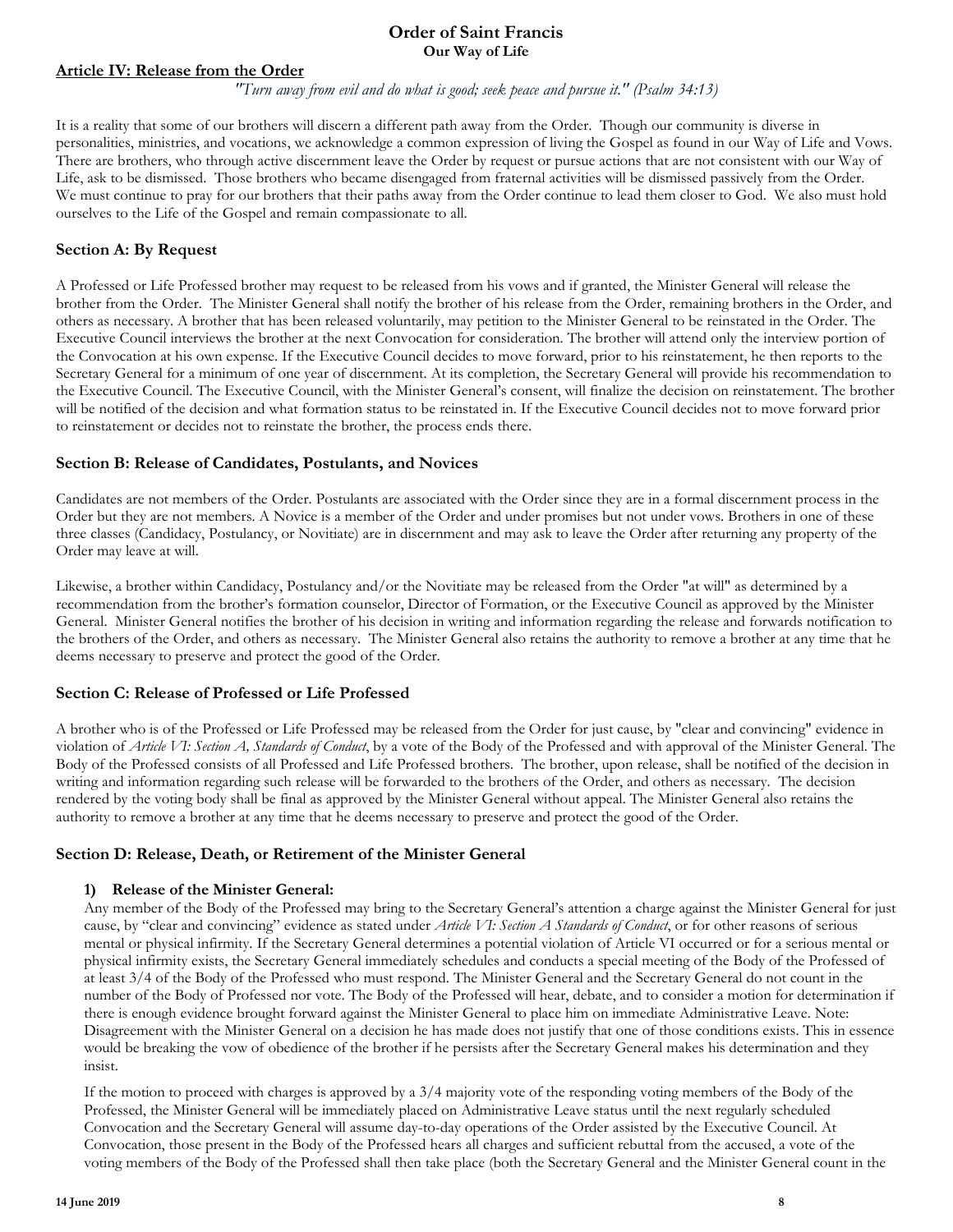number of votes and able to vote). This vote requires a three-fourths (3/4ths) majority of the present for removal of the Minister General from his office. If motion for removal is approved, the Secretary General will maintain the day-to-day operations of the Order along with the Executive Council and shall coordinate all activities of the Order for the common good until the election of a successor has been conducted according to *Article V: Section A, Minister General*.

#### **2) Death of the Minister General**

Upon the death of the Minister General, the Secretary General shall notify the Executive Council, the Board of Advisors, the Bishop Visitor, and the brothers at large. The Secretary General will maintain the day-to-day operations of the Order assisted by the Executive Council and shall coordinate all activities of the Order for the common good until the next regularly scheduled Convocation of the Order. He shall schedule and arrange the upcoming Convocation, ensuring as many brothers as possible are in attendance in order to elect a new Minister General according to *Article V: Section A, Minister General*.

#### **3) Reaching Compulsory Retirement Age or Voluntary Retirement of the Minister General:**

The compulsory retirement age of the Minister General shall be upon his attaining the age of seventy-two (72) years. Upon reaching the compulsory retirement age, the Minister General shall resign from his office. The Minister General also has the option to retire from the office earlier than the compulsory retirement age. If this is the case he shall notify in writing notice to the Order, the Bishop Visitor, and the Advisory Council the date of retirement. In either retirement situation, the Minister General will retain his office until midnight the day of his retirement at which time he will return to standard Life Professed status. The following day, the Secretary General will maintain the day-to-day operations of the Order assisted by the Executive Council and shall coordinate all activities of the Order for the common good until the election of a successor has been conducted according to *Article V: Section A, Minister General*.

#### **Section E: Passive Dismissal**

A Brother who has:

- a) not consistently attended convocation, and/or
- b) not written the Minister General for permission to be excused from attendance at the convocation, and/or
- c) not engaged in the formation process, and/or
- d) not responded to communication, and/or
- e) not attend fraternal activities, and/or
- f) basically withdrawn from any association with the brothers in the Order,

shall be regarded as inactive and in the process of Passive Dismissal. The Secretary General contacts the inactive brother and notifies him that he has thirty (30) days to reply and address his inactivity and disengagement. If the inactive brother responds to the Secretary General's inquiry and seeks to continue his association, he shall develop a plan and submit it to the Secretary General that will clearly identify specific steps that will demonstrate reengagement and fraternal activity. The Secretary General shall submit the plan to the Minister General for approval. Should the inactive brother not contact the Secretary General after the thirty (30) day period or does not develop a plan of rehabilitation, the Minister General releases the brother from his obligations and dismisses the brother from the Order by Passive Dismissal.

#### **Article V: Government and Offices**

"Let every person be subject to the governing authorities. For there is no authority except from God, and those that exist have been instituted by *God." (Romans 13:1)*

#### **General Rule of Life - Our Way of Life:**

The Order of Saint Francis' General Rule of Life also known as Our Way of Life (Way of Life) is the supreme rule of law for the Order and serves as the Order's Bylaws. All brothers of the Order of Saint Francis commit to and must abide by its rules as documented and approved. The Way of Life is a living document and changes based upon the needs of the Order and movement of the Holy Spirit. There are two types of changes to the Way of Life: Revisions and Amendments.

Revisions are minor changes that occur from time to time in order for clarification, spelling and/or grammatical changes, or the incorporation of non-governance changes to the Way of Life. Brothers may submit a revision request to the Secretary General. The Secretary General presents the request to the Executive Council. The Minister General has final authority to approve the revision to be included in the Way of Life or to reject it. If approved, the Secretary General makes the change to the Way of Life and the Minister General approves the revision.

Amendments are major changes that occur from time to time or at a minimum every 7 years to consolidate many smaller revisions of the Way of Life, a result of a major change in structure, or the incorporation of a governance change within the Way of Life. The Secretary General along with the Minister General drafts an Amended Way of Life to be presented to the Brothers at Convocation. The brothers review the document and may voice any concern they may have on the document. The Minister General has final authority to approve any further changes to be included in the Way of Life or to reject it. Once the Minister General closes further discussion on the Amendment, the brothers present at convocation sign the Amendment stating that: 'We, the Brothers of the Order of Saint Francis present at the YYYY Convocation and Chapter Meeting, hereby accept this amended Way of Life on this XX day of MMM in the year of our Lord YYYY. As indicated by our signatures below, "we commit ourselves to the observance of this Way of Life according to the Gospel of our Lord Jesus Christ and in the *example of St. Francis of Assisi."* (njk)' The Minister General approves the Amendment by signing it and it becomes the Rule of Life for the Order of Saint Francis. The Bishop Visitor reviews the Amendment and signs his Episcopal Blessing at some later date.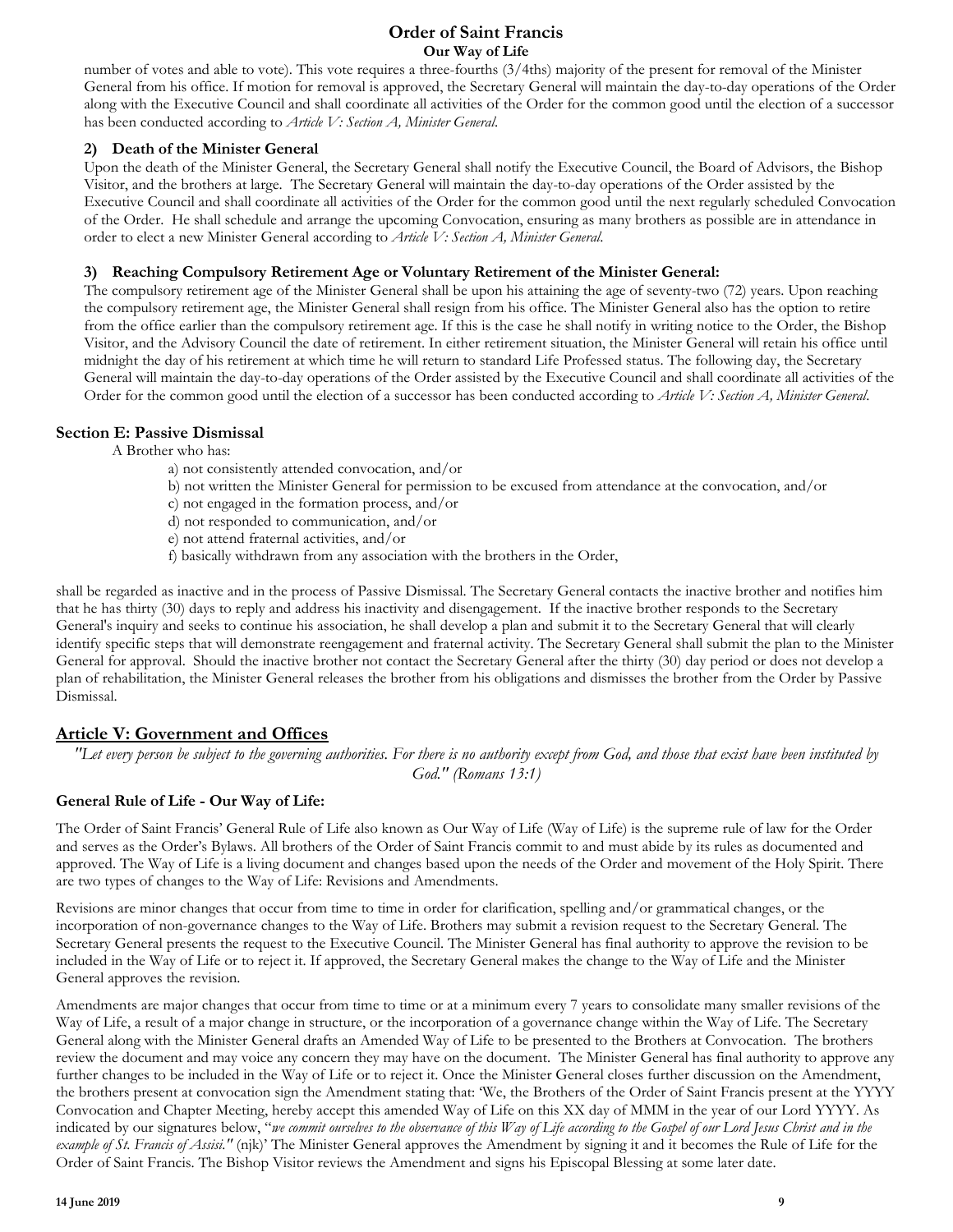#### **Governance of the Order**

The Minister General has authority of Obedience over each brother, regardless of Province. He shall exercise it alone or in conjunction with his Executive Council in accordance with this Way of Life as necessary. The Minister General and the Secretary General are Corporate Officers in the Order and as such are the only positions within the Order that may act "on behalf of the Order" from a financial, public, or legal perspective.

The Executive Council functions in an advisory capacity to the Minister General and as such, the Minster General may depart from the Executive Council's advice if he does not agree with it. In addition, the role of Executive Council's appointees is to administer and lead important duties and functions that assist in the ongoing operations of the Order. Unless specifically forbidden by this Way of Life, the Minister General holds final authority over all decisions of the Order. Brothers that do not comply with the Minister General's decision should either ask for a leave of absence to discern their call or risk breaking their vow of obedience.

The Executive Council shall consist of the following council offices: Secretary General, Director of Formation, Director of Ministry, and any Provincial Guardians. The Minister General may add additional council positions, as he deems necessary depending on the needs of the Order. Each council member serves at the Minister General's pleasure. The Minister General reserves the right to meet with an individual council member, subset of council members, or the entire Executive Council, as he deems necessary to make an informed decision for a particular issue or situation at his pleasure.

#### **Types of Meetings:**

#### **1) Chapter Meetings:**

At any General Chapter meeting held during Convocation or other special Chapter called by the Minister General, in keeping with the Franciscan tradition, for items unrelated to OSF Governance will be determined in a democratic fashion by ALL in attendance, with final approval of the Minister General. All items related to OSF Governance will be determined in democratic fashion by all Professed and Life Professed Brothers present, with the final approval of the Minister General, unless specified otherwise in this Article of the Way of Life.

#### **2) Executive Council Meetings:**

Members of the Executive Council present at a meeting shall have a voice and vote regardless of position within the Order on any matter brought before it. The Executive Council will then advise the Minister General of their recommendation and present it for consideration. The final decision rests with the Minister General, unless specified otherwise in this Article of the Way of Life.

#### **3) Province Meetings:**

At any meeting called by the Guardian of a Province, in keeping with the Franciscan tradition, for items unrelated to Governance of the Province will be determined in a democratic fashion by ALL in attendance, with final approval of the Guardian of that Province. All items related to Governance of the Province will be determined in democratic fashion by all Professed and Life Professed Brothers present, with the final approval of the Guardian. Provinces can only vote on items that are within the authority of the Guardian as provided to him by the Minister General and the OSF Way of Life. All decisions made by the Province shall comply with the OSF Way of Life, all OSF Policies, and any Minister General directives. Recording of meeting minutes account for major items during the meeting and specifically account for any voting that occurs. The Secretary General records the meeting minutes captured. Any decision made determined by the OSF Executive Council or the Minister General to violate the OSF Way of Life, any OSF Policies, or any Minister General directives will be overturned.

#### **4) Meeting Process and Procedures:**

1) Meetings, in general, should follow Robert's Rule of Order; however, may be modified or relaxed in formality for less formal or casual situations if deemed necessary by the Minister General, Guardian, or Secretary General.

2) The Minister General ensures the recording of meeting minutes for any of the above-mentioned meetings. These minutes should include the date, time, and location of the meeting and who attended with any offices held noted and vow of the brother. It should present a general summary of topics discussed and record all decisions made and the results of the votes.

3) In instances where voting occurs, a two-thirds (2/3rds) majority of the Professed and Life Professed Brothers shall be required, unless specified otherwise in this Article of the Way of Life.

#### **Offices:**

#### **Section A: Minister General**

The Minister General is a Corporate Officer of the Order and shall be a brother of the Life Professed elected by three-fourths (3/4ths) vote taken by the Professed and Life Professed brothers. He shall serve until his release, death, or retirement as explained in *Article IV, Section E*, *Release, Death, or Retirement of the Minister General*. The Bishop Visitor or another member of the clergy assigned by the Bishop Visitor gives a "blessing" of the newly elected Minister General as prescribed within the liturgy of Installation of a Minister General. This Installation of a Minister General is in conjunction with the celebration of the Holy Eucharist as soon as possible or at the next scheduled Convocation of the Order. After election and installation, the new Minister General may either retain or appoint individuals for the Executive Council as he sees fit. The Minister General (and/or his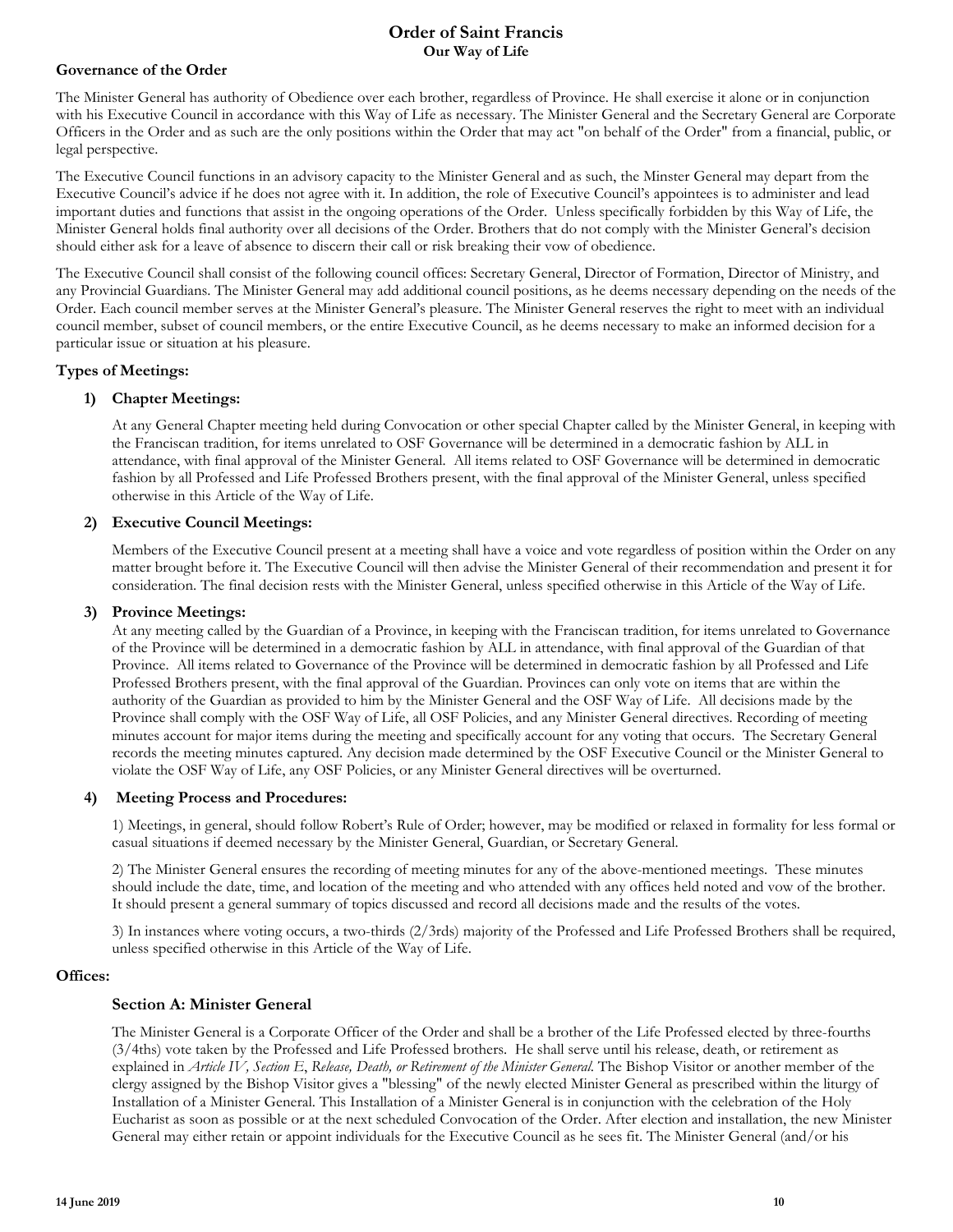designates) shall represent the Order before official matters of the Church, other religious orders, the public, and the Advisory Council.

#### **Section B: Executive Council**

The Executive Council shall comprise the offices identified in Governance of the Order in Article V above. The Council shall be responsible in assisting the Minister General in the administration, day-to-day operations, formation and vocation programs, promotion of the Order, and all other duties to promote the common good of the Order. In the event of the retirement, removal, or death of the Minister General, the Secretary General, assisted by the Executive Council, continues to serve until the installation of the new Minister General and offer their individual resignations.

#### **1) Secretary General**

The Secretary General is a Corporate Officer appointed by the Minister General from the body of the Life Professed and shall serve at his direction. His position is to assist brothers in adherence of the Way of Life and Vows of the Order and to assist the Minister General in the general welfare of the Order. In the event of the retirement, removal, or death of the Minister General, the Secretary General continues to serve and oversee daily operations of the Order and preside over the election and installation of a new Minister General at the next Convocation as called for under *Article V, Section A, Minister General*. The Secretary General continues to serves until the installation of the new Minister General and then offers his resignation. In addition, the Secretary General is to act as a "shepherd" or guide to those brothers who placed under special advisement outside of the normal formation process or are currently under a "Leave of Absence" status under the direction of the Minister General. He shall endeavor to assist the Brother(s) with their enhanced discernment of the Vows, Way of Life, and policies of what it means to be a Franciscan within the OSF and determine if the Brother has a true calling for a Franciscans vocation within the Order. He shall also be a point of contact, along with the Minister General, for those Brothers who are under a Leave of Absence for extenuating circumstances for a specific period. In addition, he also functions to serve as the representative of the Order when working with Applicants in gathering their required application and documents, presenting them to the Council, and be the "face" of OSF to them. Once the Applicant becomes a Candidate, a Candidate Counselor takes over formation.

#### **2) Director of Formation**

The Director of Formation appointed by the Minister General from the body of the Life Professed serves at his direction. He facilitates the development of the formation program. His position is to assist brothers in developing a sense of Franciscan ideals and bringing their life skills to bear in a religious life of service and ministry to others. He directs activities to further educate and enlighten the brothers on our beloved Francis, his life and ideals, aspects of the Anglican faith, and our calling as Franciscans walking in the footsteps of Jesus Christ. He directs the activities of additional brothers as counselors who will assist him in organization and activities related to formation of Candidates, Postulants, Novitiates, Professed, and Life Professed brothers. In the event of the retirement, removal, or death of the Minister General, the Director of Formation continues to serve until the installation of the new Minister General and then shall offers his resignation.

#### **3) Director of Ministry**

The Director of Ministry appointed by the Minister General from the body of the Order and serves at his direction. His position supervises, coordinates, directs, and instills meaningful forms of active ministry within the brothers and the Order. He monitors the ministry activities of the brothers and provides information to the Executive Council regarding specific ministries, beneficiaries, and the overall effectiveness of the activity. In the event of the retirement, removal, or death of the Minister General, the Director of Ministry serves until the installation of the new Minister General and offers his resignation.

#### **4) Guardian(s)**

The Guardian of a specific province appointed by the Minister General from the body of the Order serves at his discretion. His function is to serve as the representative of the Minister General presiding over a specific geographical region. As such, he coordinates the activities of those brothers under his care and reports periodically to the Minister General. He coordinates any regional retreats for the province and facilitates the induction of Postulants, Novices, and Professed within the area.

#### **Section C: Provinces**

The Minister General creates Provinces when a sufficient number of brothers are resident within a specific geographical area. The Minister General appoints Provinces a Guardian serving at his pleasure. The appointed Guardian represents those brothers under his care. Formation activities and overall governance of the Province rests with the Executive Council. Brothers within a Province have flexibility in making their various professions by participating in annual Convocation or other OSF Provincial meeting as authorized by the Minister General. Note: Brothers are to be physically present at Convocation for both the Life Professed cohort preliminary interview with the Council and for induction into Life Profession by the Minister General, no exceptions.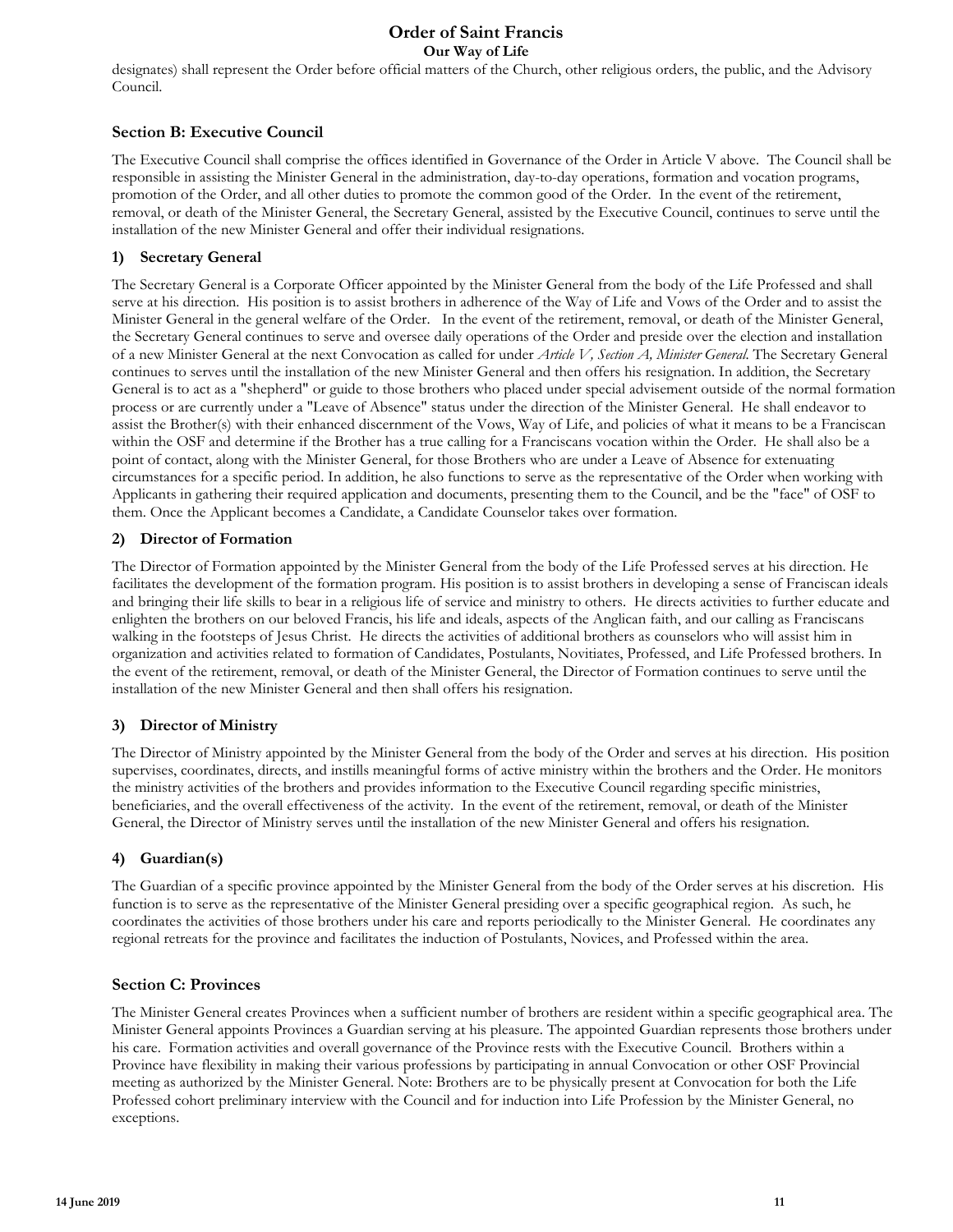#### **Article VI: Standards of Conduct**

*"Do not judge according to appearance, but judge with righteous judgment." (John 7:24)*

#### **Section A: Codification**

In exercising his ministry and vocation as a brother of the Order, he shall:

(1) respect and preserve confidences of others except that pastoral, legal or moral obligations may require disclosure of those confidences;

(2) conform to the Rubrics of the Book of Common Prayer or applicable Book of Prayer;

(3) abide by the Order of Saint Francis' Way of Life, Promises or Vows, and Policies;

(4) safeguard the property and funds of the Order of Saint Francis, Church and Community;

(5) exercise his ministry and vocation in accordance with applicable provisions of the Order of Saint Francis, Constitution and Canons of the Church and of the Diocese, ecclesiastical licensure or commission and Community Way or bylaws;

(6) refrain from:

- (a) commission of any act of Sexual Misconduct;
- (b) holding and teaching publicly or privately, and advisedly, any Doctrine contrary to that held by the Church;

(c) any civil or criminal act that reflects adversely on the brother's honesty, trustworthiness or fitness as a brother of the Order;

(d) any conduct involving dishonesty, fraud, deceit or misrepresentation;

(e) habitual neglect of public worship, and of the Holy Communion, according to the order and use of the Church; and (f) any Conduct Unbecoming a Brother of the Order.

#### **Section B: Definitions**

*"Clear and convincing"* shall mean proof sufficient to convince ordinarily prudent people that there is a high probability that what is claimed actually happened. More than a preponderance of the evidence is required but not proof beyond a reasonable doubt.

*"Community"* shall mean that part of the Church in which a brother of the Order performs his or her ministry, such as a Diocese, Parish, Mission, school, seminary, hospital, camp or any similar institution.

*"Conduct Unbecoming a Brother"* shall mean any disorder or neglect that prejudices the reputation, good order and discipline of the Church, or any conduct of a nature to bring material discredit upon the Church or the Holy Orders conferred by the Church.

*"Doctrine"* shall mean the basic and essential teachings of the Church found in the Canon of Holy Scripture as understood in the Apostles and Nicene Creeds and in the sacramental rites, the Ordinal and Catechism of the Book of Common Prayer.

*"Sexual Abuse"* shall mean any Sexual Behavior at the request of, acquiesced to or by a person eighteen years of age or older and a person under eighteen years of age, in high school or legally incompetent.

*"Sexual Behavior"* shall mean any physical contact, bodily movement, speech, communication or other activity sexual in nature or intends to arouse or gratify erotic interest or sexual desires.

*"Sexual Misconduct"* shall mean (a) Sexual Abuse or (b) Sexual Behavior at the request of, acquiesced to or by a brother of the Order with another brother of the Order, or any other person that the brother has a Pastoral or Fraternal Relationship outside of the Order where Sexual Behavior could cause harm, distress, or embarrassment.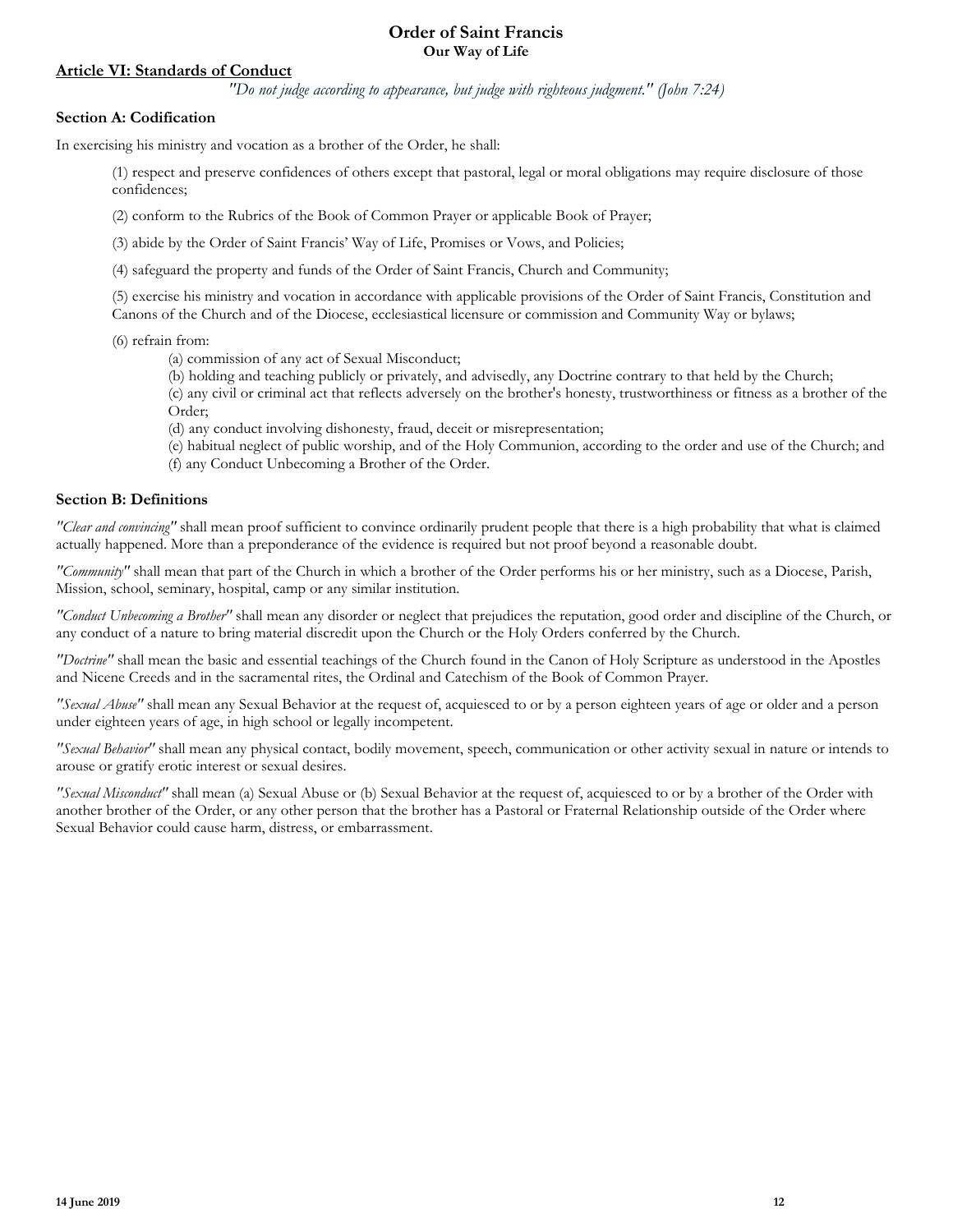#### **AMENDMENT I:**

#### **Signatories Amendment I:**

By the authority given to me, this General Rule of Life and Profession of Vows, as set forth by our Order of Saint Francis, is hereby given my approval and appeal to our **Bishop Visitor for his Blessing on this** 

 $24$   $\frac{1}{2}$ , in the year of our Lord 2012. day of Signature on file

Br. Zane Young, OSF **Minister General** 

**Brothers in Christ:** 

By the Authority given to me, this General Rule of Life and Profession of Vows, as set forth by the Order of Saint Francis, is hereby given my Episcopal Blessing on this

 $\pi$ day of , in the year of our Lord 2012. H Signature on file<br>Right Rederond Gregory H. Rickel<br>Bishop Visitor Amended 26 June 2012